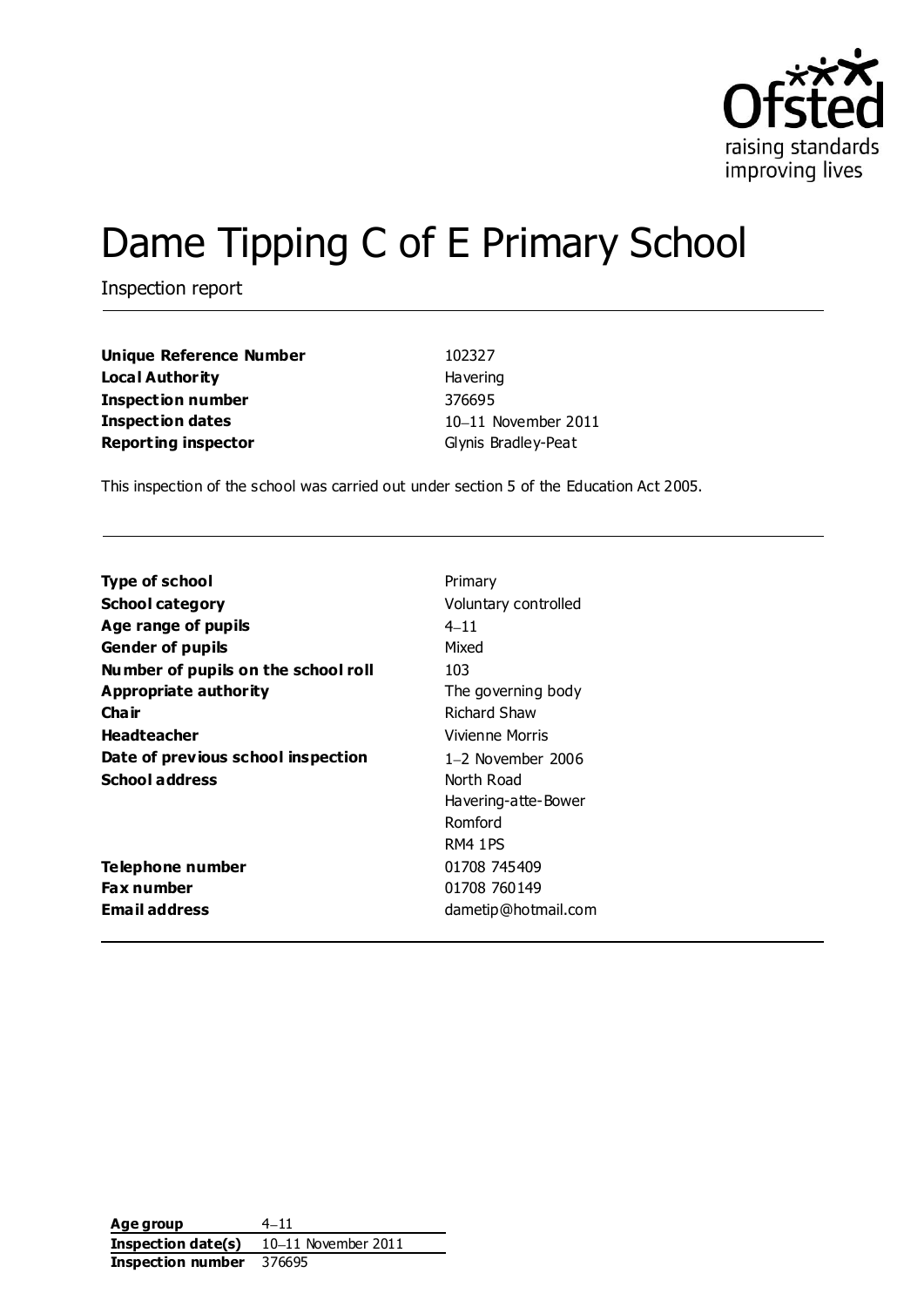The Office for Standards in Education, Children's Services and Skills (Ofsted) regulates and inspects to achieve excellence in the care of children and young people, and in education and skills for learners of all ages. It regulates and inspects childcare and children's social care, and inspects the Children and Family Court Advisory Support Service (Cafcass), schools, colleges, initial teacher training, work-based learning and skills training, adult and community learning, and education and training in prisons and other secure establishments. It assesses council children's services, and inspects services for looked after children, safeguarding and child protection.

Further copies of this report are obtainable from the school. Under the Education Act 2005, the school must provide a copy of this report free of charge to certain categories of people. A charge not exceeding the full cost of reproduction may be made for any other copies supplied.

If you would like a copy of this document in a different format, such as large print or Braille, please telephone 0300 123 4234, or email enquiries@ofsted.gov.uk.

You may copy all or parts of this document for non-commercial educational purposes, as long as you give details of the source and date of publication and do not alter the information in any way.

To receive regular email alerts about new publications, including survey reports and school inspection reports, please visit our website and go to 'Subscribe'.

Piccadilly Gate Store St **Manchester** M1 2WD

T: 0300 123 4234 Textphone: 0161 618 8524 E: enquiries@ofsted.gov.uk W: www.ofsted.gov.uk

**Ofsted** 

© Crown copyright 2011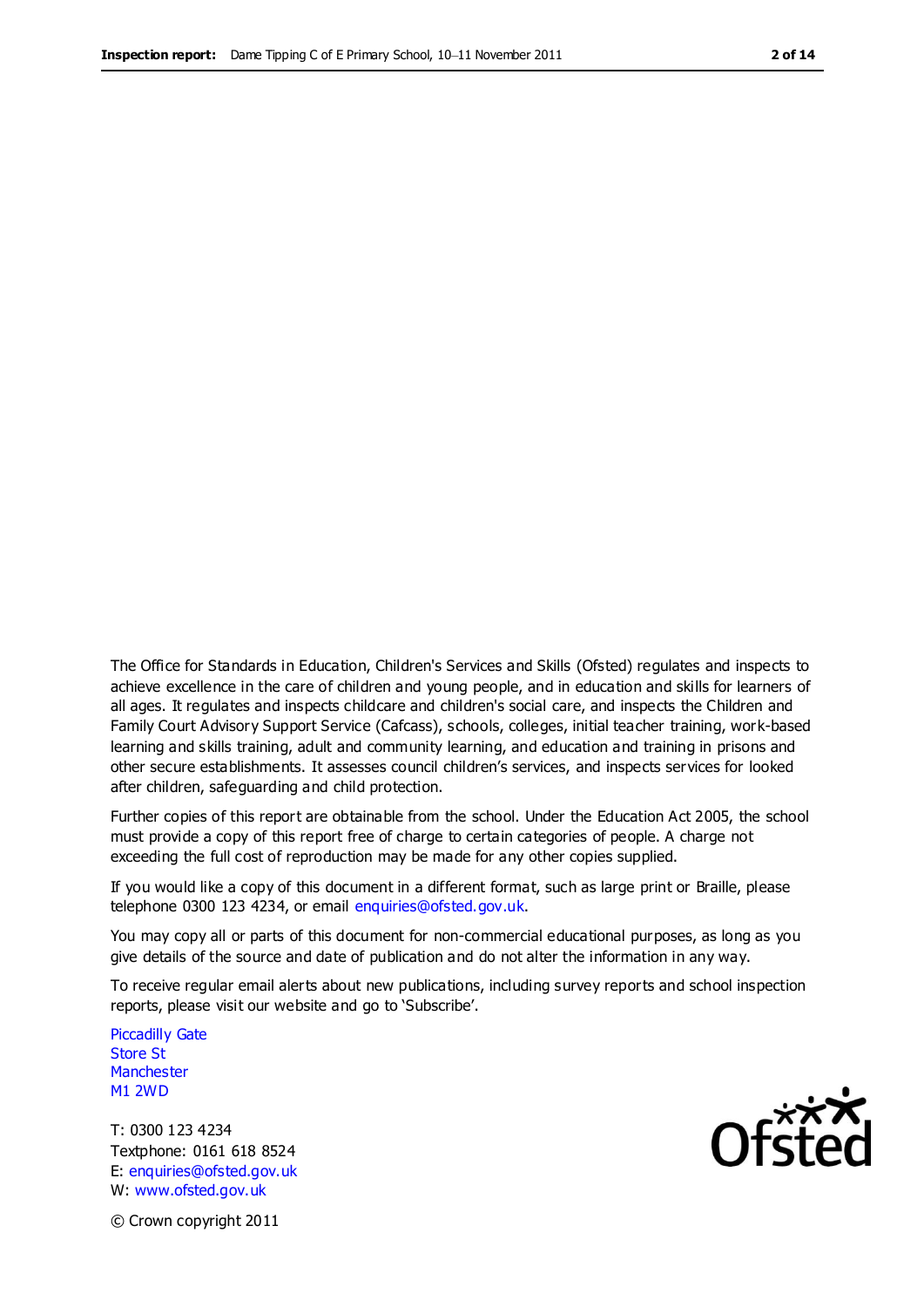## **Introduction**

This inspection was carried out by two additional inspectors. The inspectors visited eight lessons, observed four teachers and held meetings with the headteacher, teaching staff, members of the governing body and pupils. They observed the school's work and looked at pupils' books. The inspectors checked documents, including the school improvement plan, systems for tracking pupils' progress, safeguarding documentation and school policies. They also analysed information in the 51 questionnaires returned by parents and carers, in addition to those received from staff and pupils.

The inspection team reviewed many aspects of the school's work. It looked in detail at a number of key areas.

- What the reason is for the declining picture of attainment at Key Stage 1 in reading, writing and mathematics.
- Whether written feedback to pupils has improved, and whether pupils know their targets and how to reach them.
- What measures leaders have taken to improve attendance and whether there has been any impact.
- What leaders have done to improve the quality of writing, and information and communication technology (ICT), across the school.

# **Information about the school**

This is a much smaller-than-average primary school. The proportion of pupils known to be eligible for free school meals is lower than average. The proportion of pupils from minority ethnic groups, including those who speak English as an additional language, is below average. There are no pupils designated as school action plus and one child has a statement of special educational needs related to a speech and language difficulty. There is provision for the Early Years Foundation Stage in the Reception Year.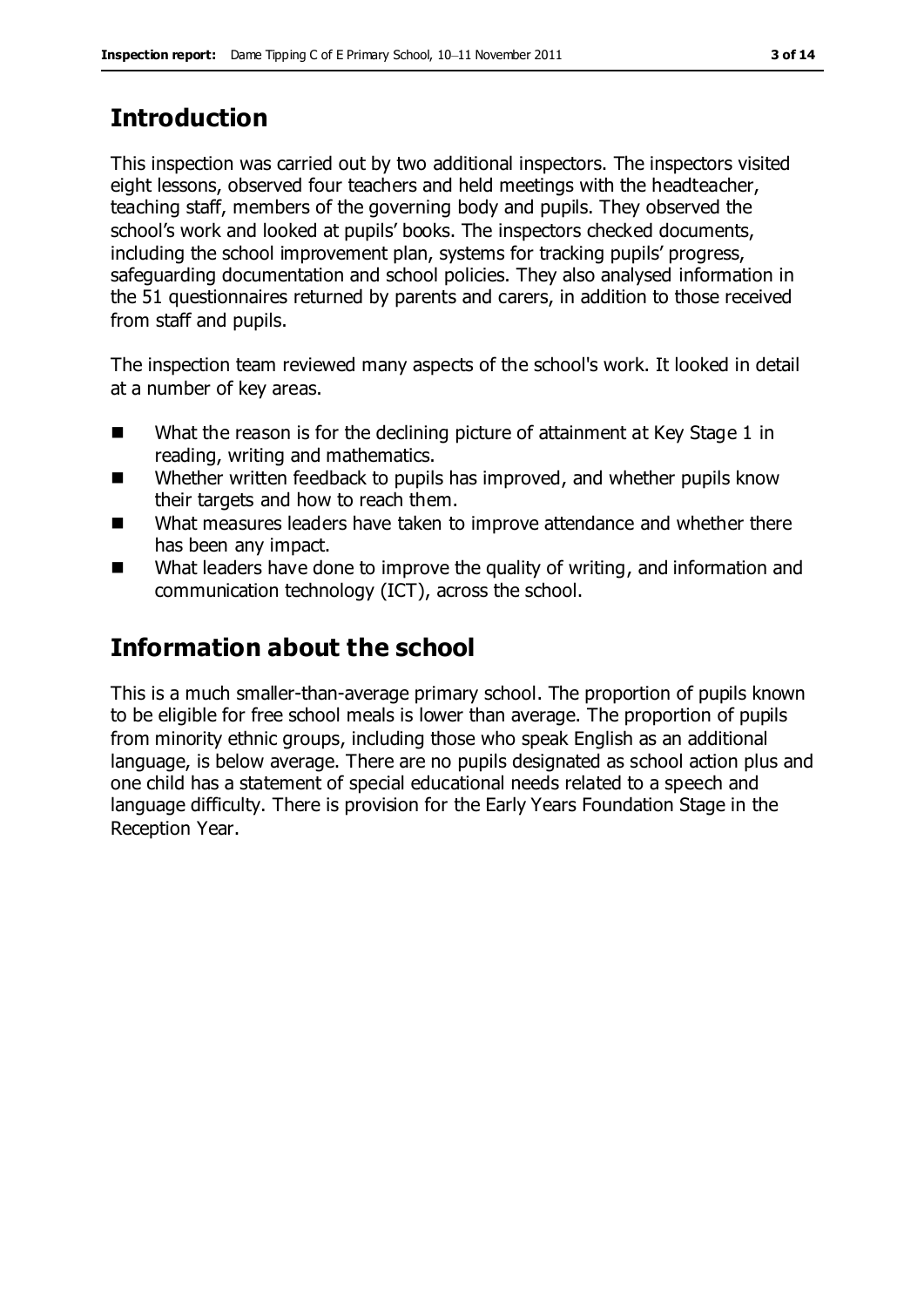## **Inspection judgements**

# **Overall effectiveness: how good is the school? 2 The school's capacity for sustained improvement 2**

## **Main findings**

Dame Tipping is a good school. A few areas of its work are outstanding. The vast majority of parents and carers praise the school. Specifically, they are pleased with the care and support their children receive. One parent, echoing the views of others, wrote, 'The school has been fantastic in the care they give to my son and have gone over and above to cater to his emotional and physical needs.' Another wrote, 'They have helped my child grow into a confident, well-adjusted and well-educated ten year old.' Inspectors found pupils to be respectful and considerate of each other's needs. The quality of pupils' spiritual, moral, social and cultural development is good. Older pupils are keen to ensure that younger ones are happy in school. They enjoy supporting them with reading activities and act as role models. There is a genuine community spirit.

Pupils' outstanding behaviour contributes very well to the highly positive working relationships evident in classrooms. Pupils are enthusiastic about their learning and are determined to do their best. Consequently, they reach high levels of attainment, especially in mathematics. They make good progress because teaching is good overall. Most teaching focuses well on the acquisition of key skills and develops pupils' ability to think and reason for themselves. This is particularly evident among the oldest pupils in the school. However, this is not a consistent picture across all year groups. Even so, in a majority of lessons, pupils have opportunities to learn independently and to discuss their work in pairs and groups. They are given a variety of activities appropriate for their abilities and are asked questions which challenge them to think hard. Lessons are creative and interesting.

However, where teaching is less effective, expectations of what pupils can achieve are not always high enough, and this often affects the progress of the most-able pupils. Pupils work in isolation and learning is not promoted well enough through teachers' questioning. Activities are routine and sometimes dull. This dampens pupils' enthusiasm. Because school self-evaluation is effective, the headteacher is already aware of this and has put in place a programme of support which has had a noticeable impact on improving practice. Senior leaders have prioritised work on a more creative curriculum which is beginning to pay dividends. The use of ICT across the curriculum is improving rapidly through good leadership of the subject.

The headteacher ensures the good pace of school improvement through regular monitoring of progress towards targets. Staff appreciate and respect her work. Questionnaires show that all staff and the vast majority of parents and carers think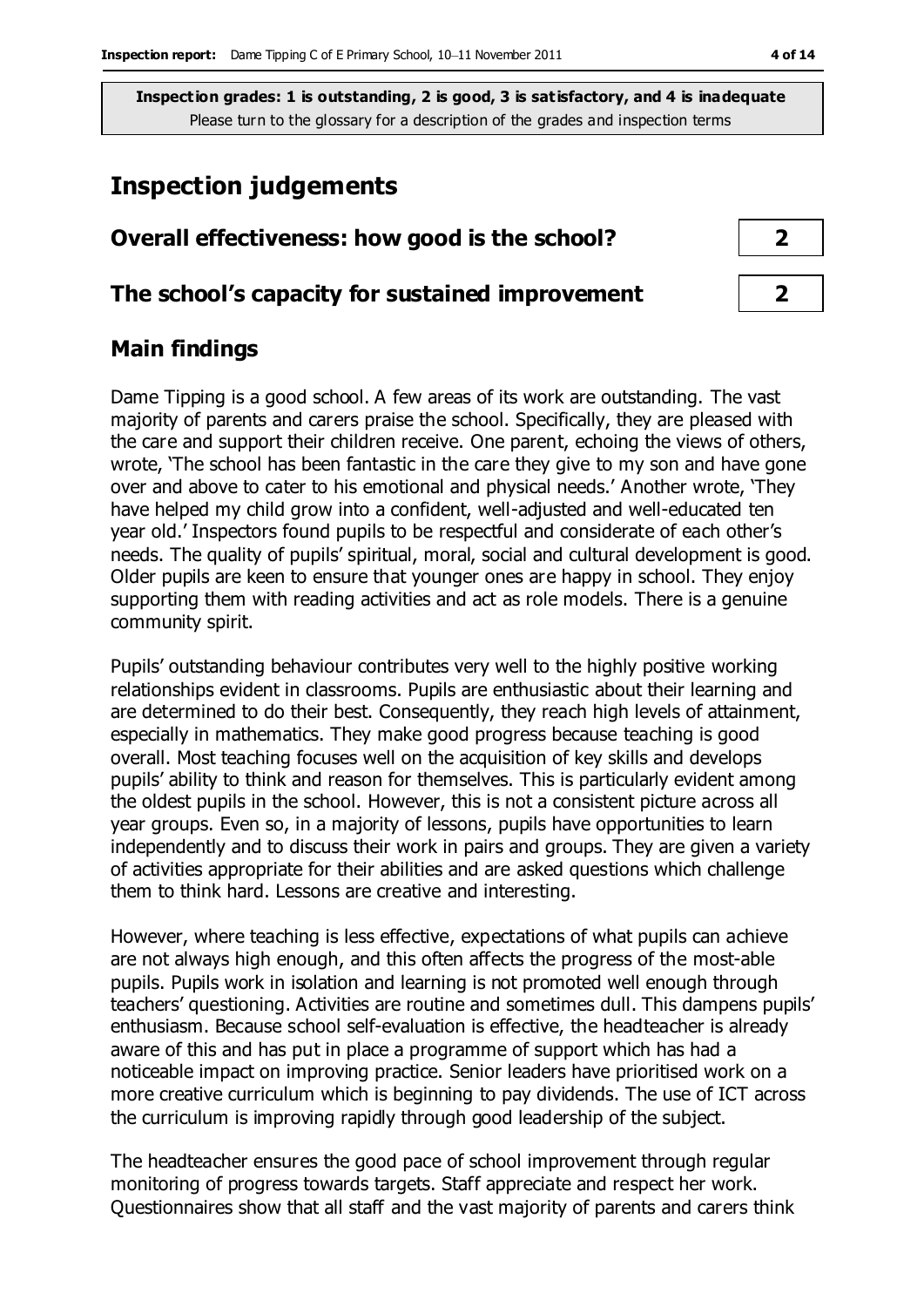that the school is led and managed well. Areas identified as requiring improvement by the previous inspection have been tackled successfully. The new marking policy is applied consistently and the written feedback to pupils ensures that they know their targets and what they have to do to improve their work. These targets are regularly reviewed. As a result, the school has a good capacity for further improvement.

## **What does the school need to do to improve further?**

- Increase the proportion of good teaching by ensuring that:
	- teachers always prepare suitably challenging work for pupils of all abilities,  $\overline{\phantom{0}}$ especially the more-able pupils
	- teachers always ask questions which promote pupils' deeper thinking
	- pupils are provided with frequent opportunities to work together in pairs and groups
	- teachers align their lesson planning with the new creative curriculum.

## **Outcomes for individuals and groups of pupils 1**

Achievement is outstanding overall but is better in the Early Years Foundation Stage and in upper Key Stage 2. Children enter Reception with at least average skills but this fluctuates from year to year. Pupils leave Year 6 with results in national tests that are significantly above average. This has been the case for a number of years. Progress is good. Results at the end of Year 2 have been in decline in recent years. This is linked with a history of weaker teaching. The school is working hard to remedy this and tracking data show improvements in writing. Achievement in Year 6 is remarkable in mathematics where pupils are able to apply new skills to different contexts with confidence. In a good Year 5/6 lesson, pupils learnt a great deal because they assumed responsibility for their own learning. They contributed confidently to the questions asked by the teacher. It was clear when listening to their conversations and while watching them collaborate with each other that they were thoroughly enjoying their work. As a result, all pupils, including the more able, those with special educational needs and/or disabilities, and also those very few who speak English as an additional language, make good progress.

Pupils' behaviour is exemplary; they are polite and courteous at all times. They eat healthily and understand the importance of taking exercise and keeping fit. They speak enthusiastically about how they encourage their families to 'stop snacking' and 'go on family bike rides'. Pupils make a significant contribution to their school and local community. The active school council ensures pupils have their say in school affairs. The suggestion box gathers pupils' views and most recently has focused on titles for themed weeks in school. Pupils are prepared well for the next stage of their education through visits to their next school. Their attendance is above average.

These are the grades for pupils' outcomes

**Pupils' achievement and the extent to which they enjoy their learning 1**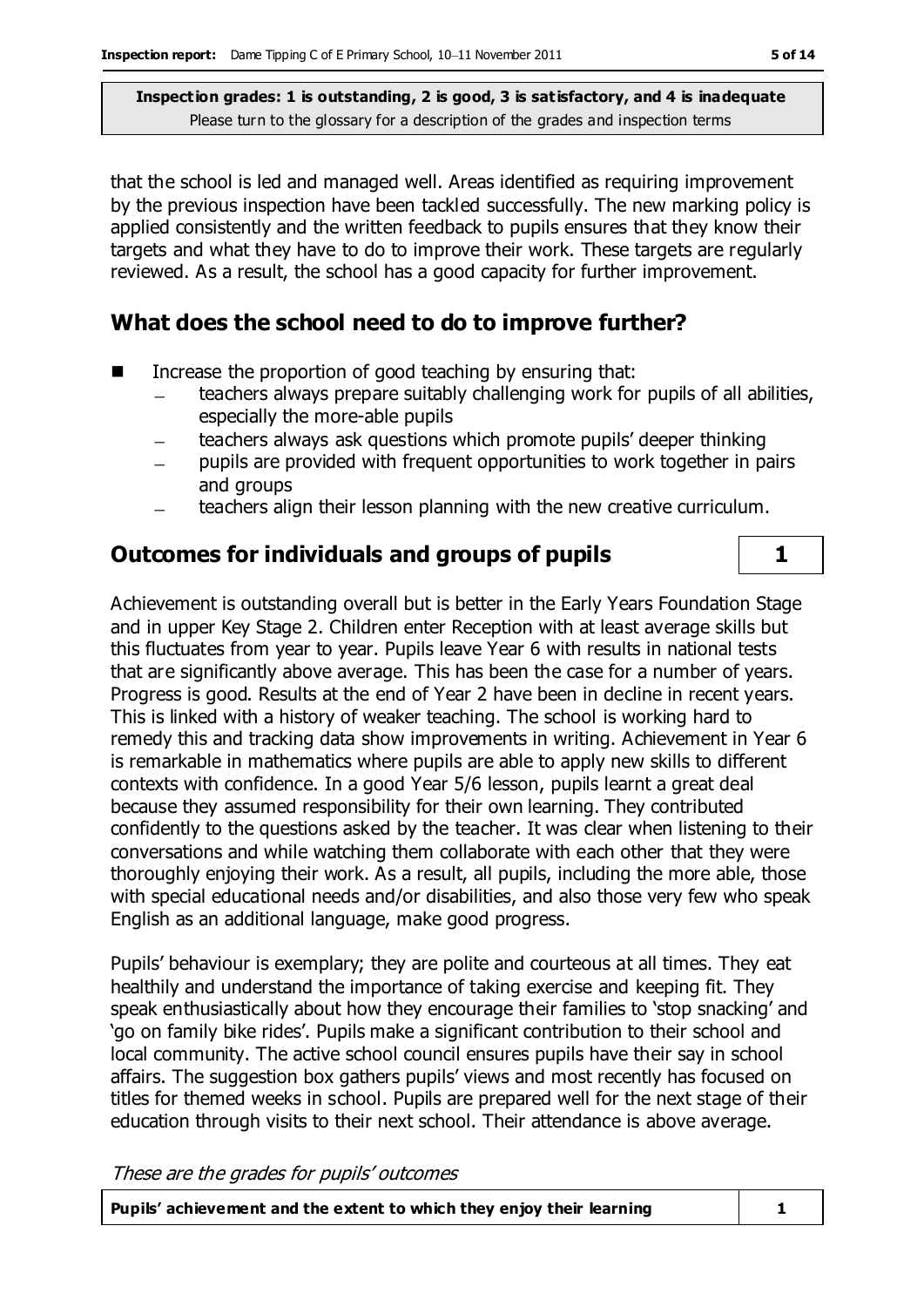| Taking into account:                                                                                                      |                          |
|---------------------------------------------------------------------------------------------------------------------------|--------------------------|
| Pupils' attainment <sup>1</sup>                                                                                           |                          |
| The quality of pupils' learning and their progress                                                                        |                          |
|                                                                                                                           |                          |
| The quality of learning for pupils with special educational needs and/or disabilities                                     | $\overline{\phantom{a}}$ |
| and their progress                                                                                                        |                          |
|                                                                                                                           | $\mathcal{P}$            |
| The extent to which pupils feel safe                                                                                      | $\overline{\mathbf{2}}$  |
| Pupils' behaviour                                                                                                         | 1                        |
| The extent to which pupils adopt healthy lifestyles                                                                       |                          |
| The extent to which pupils contribute to the school and wider community                                                   | $\overline{2}$           |
| The extent to which pupils develop workplace and other skills that will<br>contribute to their future economic well-being | 2                        |
| Taking into account:                                                                                                      |                          |
| Pupils' attendance <sup>1</sup>                                                                                           | 2                        |
| The extent of pupils' spiritual, moral, social and cultural development                                                   |                          |

### **How effective is the provision?**

 $\overline{a}$ 

Teachers have good subject knowledge and prepare their lessons carefully. Where teaching is good, pupils are encouraged to work independently. Teachers prompt and support when necessary. Pupils work quickly through a number of stimulating activities which engage them well. Teachers provide clear instructions and ensure that pupils know what they are expected to learn. In a good English lesson, the teacher taught the explicit skills necessary to use dictionaries effectively. As a result, pupils were able to find words quickly and they understood the importance of alphabetical order.

Teaching assistants are well briefed. Consequently, they support individuals and groups of pupils well. Teachers frequently check how well pupils are doing at regular points during the lesson and move learning on as appropriate. A good focus on speaking and listening in some lessons supports those pupils with speech and language needs well. However, in a small minority of lessons in Key Stage 1, content is tedious and pitched at too low a level, especially for the more able. This hinders both progress and enjoyment. Opportunities to collaborate are limited and teachers' questioning is too superficial.

The curriculum supports pupils' academic and personal development well. The use of ICT is much improved because of a focus on strategies to promote skills. An effective range of partnerships with outside bodies enhance learning in a number of areas, including drama and sport, and help to build up pupils' confidence and self-esteem. More-able pupils receive expert tuition from a leading mathematics teacher based in a local secondary school. This has contributed to the high achievement in

<sup>&</sup>lt;sup>1</sup> The grades for attainment and attendance are: 1 is high; 2 is above average; 3 is broadly average; and 4 is low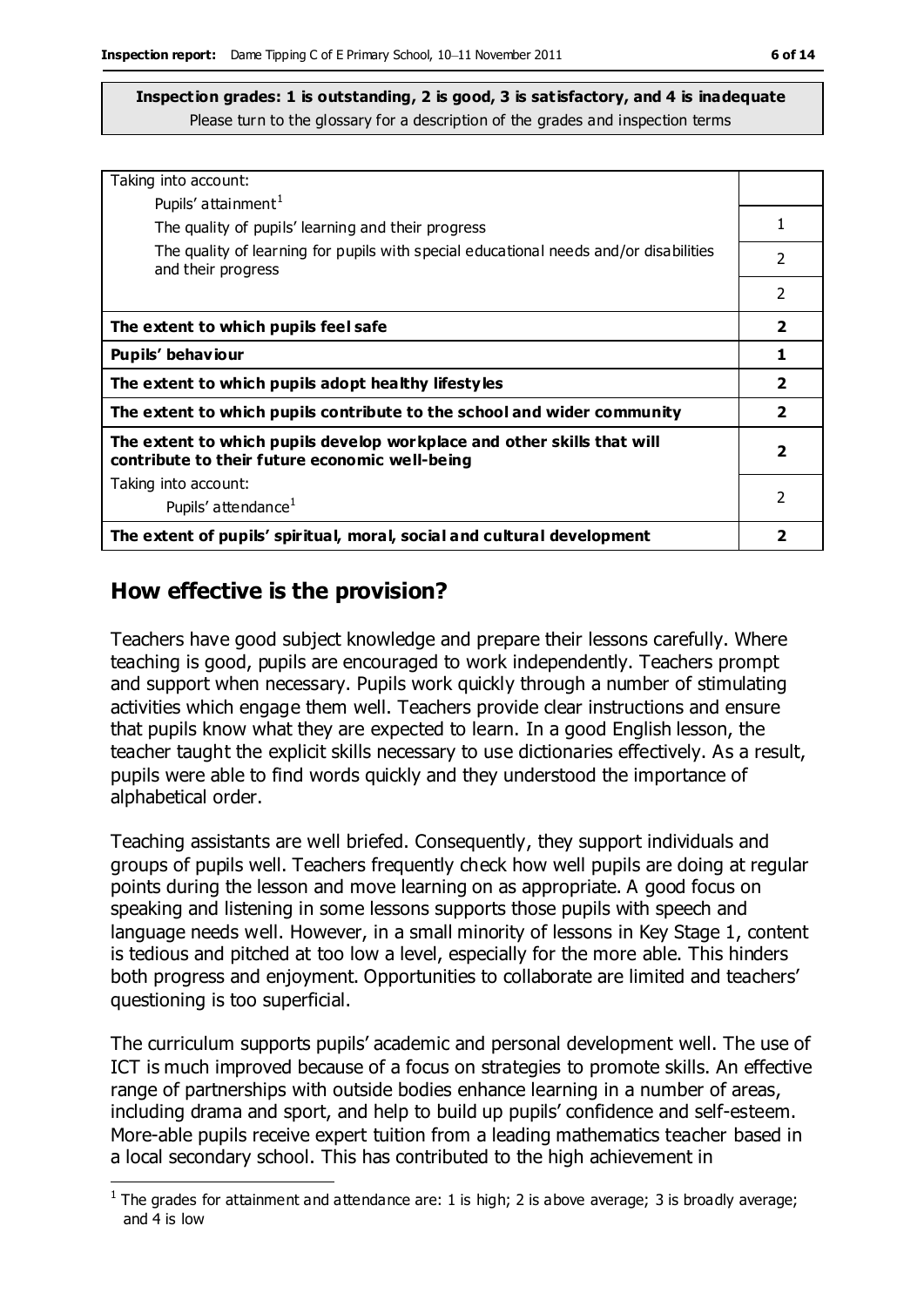mathematics. Pupils enjoy the excellent range of extra-curricular clubs on offer. Animation, cup-stacking, sewing, badminton and drama, to name just a few, are popular. Themed days such as 'Pirate Day' also enrich the curriculum. However, teachers' planning for a more creative approach to the curriculum on a day-to-day basis is underdeveloped. The school has prioritised the implementation of a more cross-curricular approach to learning which is now beginning to have an impact on achievement.

All pupils are effectively cared for and supported in school. Precise individual plans help those with particular difficulties to make effective progress in their learning. Transition arrangements are in place and ensure pupils are confident to move on to the next stage of their education. Similarly, the school works hard to liaise effectively with the wide range of preschool provision. Systems in place to improve attendance are rigorous and, as a result, the number of families taking holidays in term time has reduced. Consequently, pupils' attendance has improved.

These are the grades for the quality of provision

| The quality of teaching                                                                                    |  |
|------------------------------------------------------------------------------------------------------------|--|
| Taking into account:                                                                                       |  |
| The use of assessment to support learning                                                                  |  |
| The extent to which the curriculum meets pupils' needs, including, where<br>relevant, through partnerships |  |
| The effectiveness of care, guidance and support                                                            |  |

## **How effective are leadership and management?**

The headteacher leads and manages the school well. Since the last inspection, some new initiatives have been introduced, for example in ICT, which have had a positive impact on achievement. All staff play a full role in school improvement alongside the governing body. Governors are effective and work well together with the headteacher to embed ambition for the future of the school. They are enthusiastic and keen to engage themselves in all aspects of school life. They are actively involved in monitoring the school's work. Parental questionnaires indicate a very high degree of satisfaction with the way the school is led and managed. The school engages with parents and carers very well. They say they are consulted and their concerns are dealt with efficiently. Community cohesion is good. Links with the local community are strong and pupils' understanding of the wider national community in the United Kingdom is developing as a result of improving provision, which is evaluated at regular intervals. The school has fostered highly beneficial links with a number of local schools and a variety of external agencies. These have a good impact on pupils' well-being and achievement. There is no evidence of discrimination of any kind. The school's procedures for safeguarding are good and requirements are fully met. Policies are monitored robustly.

The school promotes equality of opportunity well and all pupils make good progress.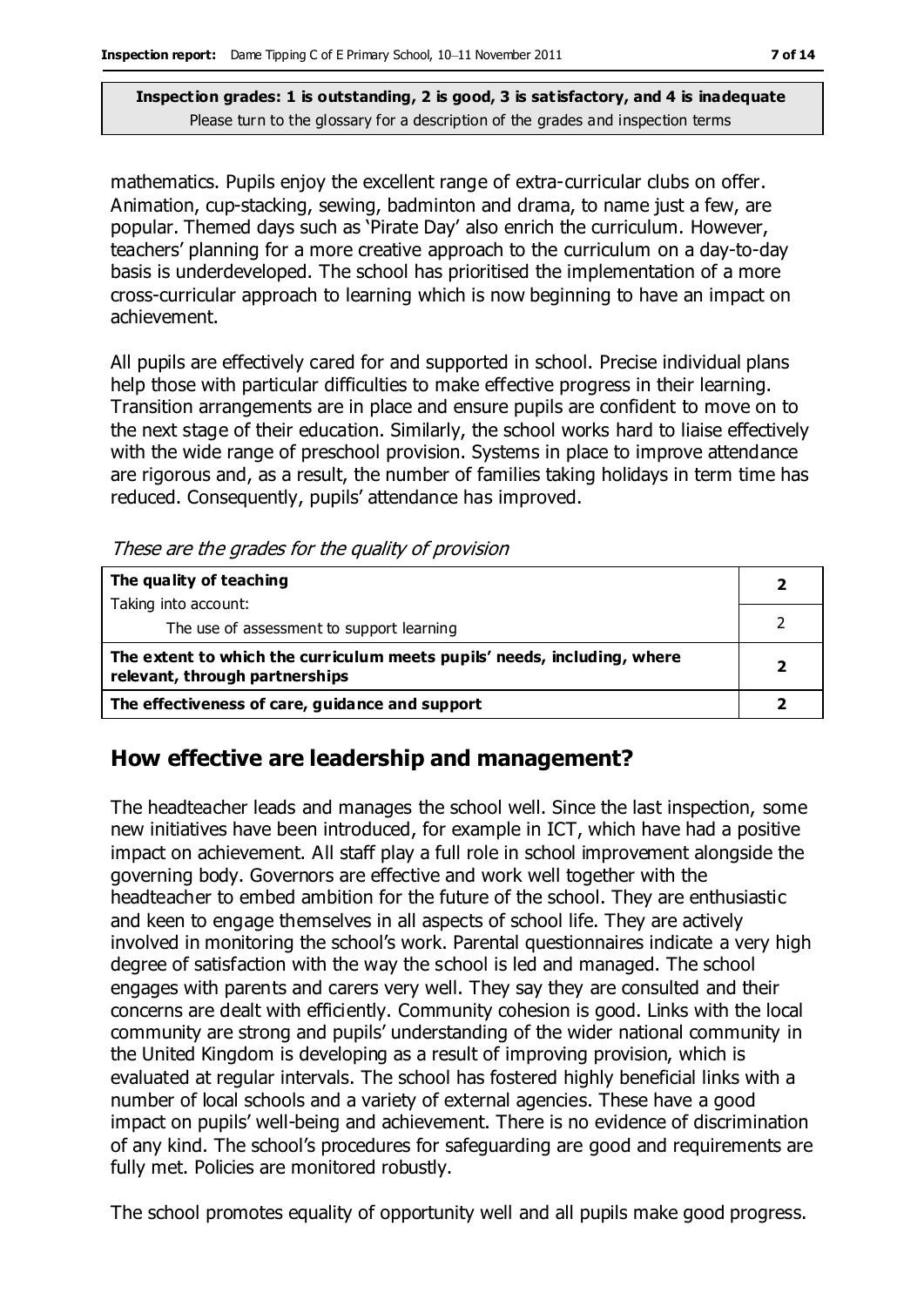Any pupil in danger of underachieving is identified and action taken to tackle any issues. The school has spotted the relative underachievement of some pupils at the end of Year 2 and has put initiatives in place to address it. Already, there is clear evidence that the trend has been halted. The school's reliable tracking data show that the trend of high attainment is set to continue at the end of Year 6. Leaders observe lessons regularly to ensure the quality of teaching is improving. Clear feedback is given to teachers and areas for improvement revisited in subsequent lesson observations. Other monitoring activities are carried out by all staff. Regular checks on exercise books have ensured improvements in marking.

#### These are the grades for leadership and management

| The effectiveness of leadership and management in embedding ambition and<br>driving improvement                                                                     |                         |
|---------------------------------------------------------------------------------------------------------------------------------------------------------------------|-------------------------|
| Taking into account:                                                                                                                                                |                         |
| The leadership and management of teaching and learning                                                                                                              | $\mathcal{P}$           |
| The effectiveness of the governing body in challenging and supporting the<br>school so that weaknesses are tackled decisively and statutory responsibilities<br>met | 2                       |
| The effectiveness of the school's engagement with parents and carers                                                                                                | $\overline{2}$          |
| The effectiveness of partnerships in promoting learning and well-being                                                                                              | $\overline{2}$          |
| The effectiveness with which the school promotes equality of opportunity and<br>tackles discrimination                                                              | 2                       |
| The effectiveness of safeguarding procedures                                                                                                                        | $\overline{\mathbf{2}}$ |
| The effectiveness with which the school promotes community cohesion                                                                                                 | $\overline{\mathbf{2}}$ |
| The effectiveness with which the school deploys resources to achieve value for<br>money                                                                             | 1                       |

## **Early Years Foundation Stage**

When children start in the Reception Year, their skills are typical of most four-yearolds. Despite arriving in the school from a variety of different settings, they settle down quickly into new routines and clearly enjoy school. Children make good progress towards the early learning goals and enter Year 1 with above average skills, knowledge and understanding. It is clear that they are safe and secure. They play together well, take turns, share and listen. Behaviour is excellent.

Children are encouraged and supported so that they develop in confidence. Staff display a good understanding of how young children think and learn, and how learning should be structured to provide opportunities for children. A range of planned activities provide well-balanced opportunities for both child- and adultinitiated learning. However, much of the equipment in the Early Years Foundation Stage is tired and old, and the outside area is underdeveloped. In addition, the lack of suitable shelter means that children are unable to take full advantage of the outside area during periods of inclement weather.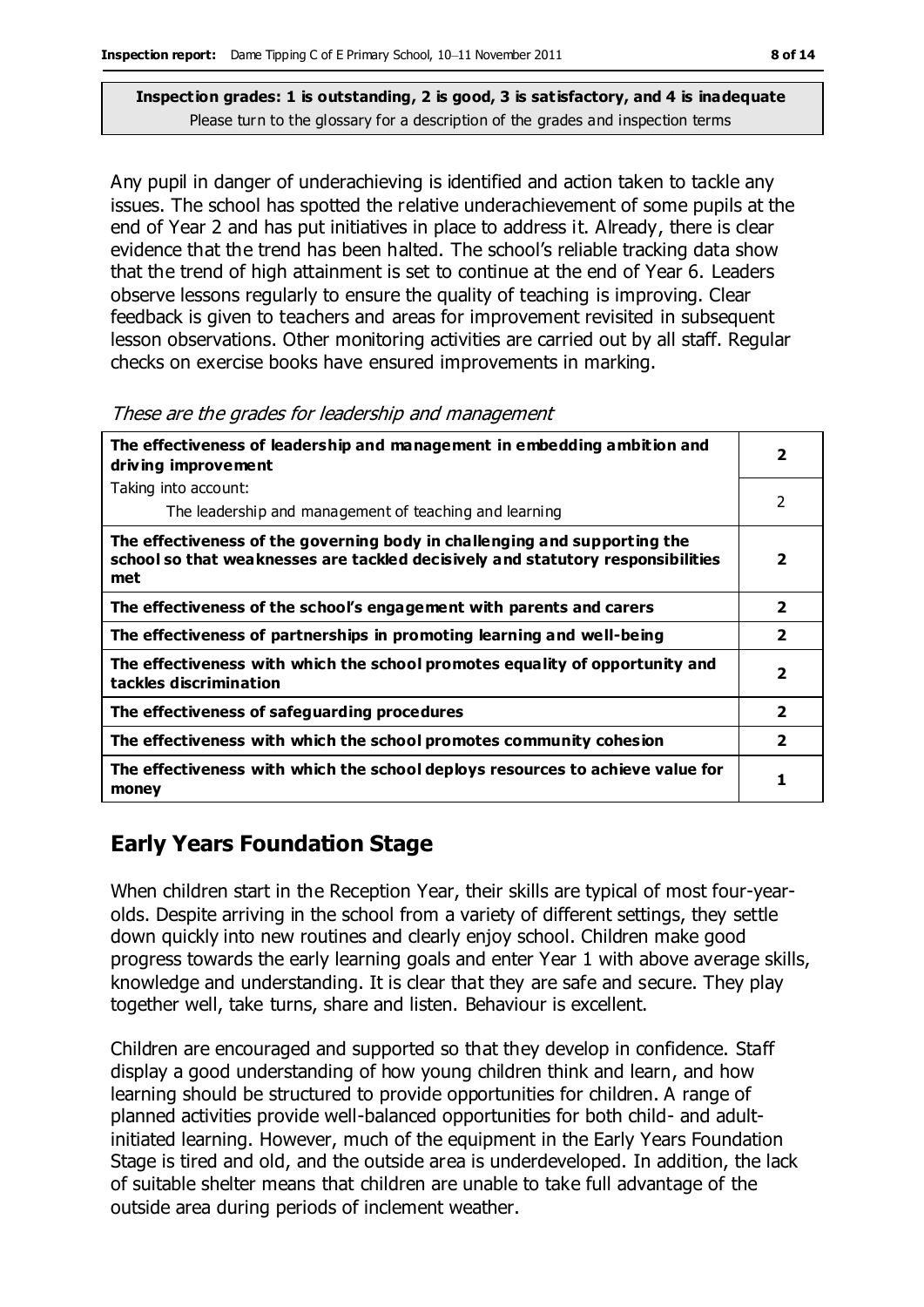Children are able to practise their language skills during adult-led sessions, where teaching is good. In a focused numeracy session, children busily gathered information about their favourite ice creams and some were able to display the results on a bar chart. They worked independently and confidently. Staff make observations which are taken into account in the planning for new learning. This ensures that the range of children's needs is met well. The Reception Year teacher knows each child very well and this helps to promote the good progress children make. This reflects good leadership and management. The Early Years Foundation Stage leader is passionate and enthusiastic, and strives to make every child's learning a focused and positive experience.

These are the grades for the Early Years Foundation Stage

| Overall effectiveness of the Early Years Foundation Stage                    |  |  |
|------------------------------------------------------------------------------|--|--|
| Taking into account:                                                         |  |  |
| Outcomes for children in the Early Years Foundation Stage                    |  |  |
| The quality of provision in the Early Years Foundation Stage                 |  |  |
| The effectiveness of leadership and management of the Early Years Foundation |  |  |
| Stage                                                                        |  |  |

#### **Views of parents and carers**

Approximately three fifths of the parents and carers returned the questionnaires, a higher proportion than is typical for a primary school, and the vast majority of these were extremely positive about the school. There was little disagreement with any of the statements. All think the school keeps their children safe and that their children enjoy school. Inspection evidence endorsed this view. Just over a third of parents and carers made additional comments. Some wrote about how much they appreciate the levels of care and support provided for their children. Leadership and management were commented on as being very effective. Some spoke of the particularly good teaching in the school. The inspection evidence would support these positive views. The very few concerns by parents and carers were followed up with the headteacher during the inspection.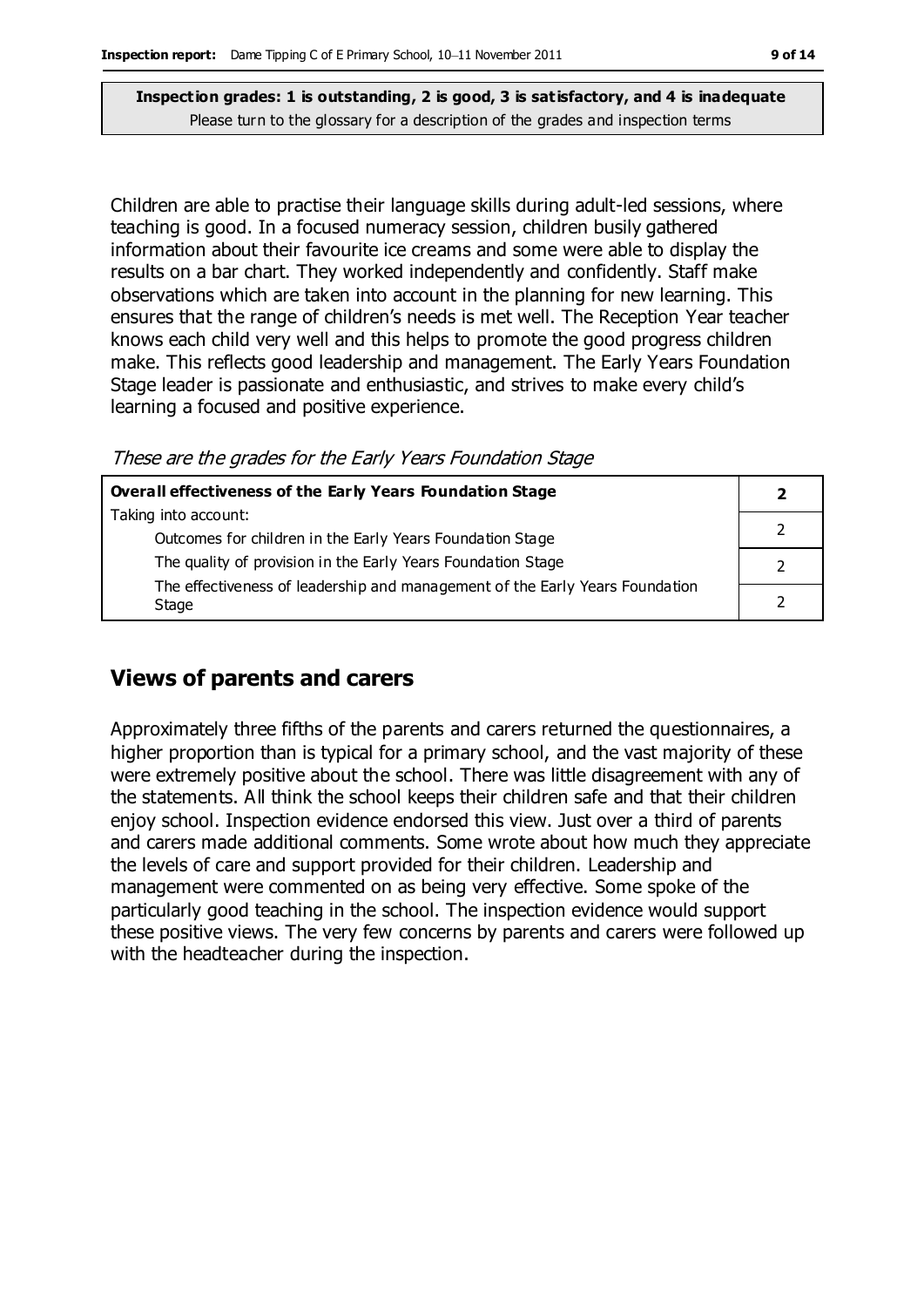#### **Responses from parents and carers to Ofsted's questionnaire**

Ofsted invited all the registered parents and carers of pupils registered at Dame Tipping C of E Primary School to complete a questionnaire about their views of the school.

In the questionnaire, parents and carers were asked to record how strongly they agreed with 13 statements about the school.

The inspection team received 51 completed questionnaires by the end of the on-site inspection. In total, there are 103 pupils registered at the school.

| <b>Statements</b>                                                                                                                                                                                                                                       | <b>Strongly</b><br>agree |               | <b>Agree</b>   |               | <b>Disagree</b> |                         | <b>Strongly</b><br>disagree |                |
|---------------------------------------------------------------------------------------------------------------------------------------------------------------------------------------------------------------------------------------------------------|--------------------------|---------------|----------------|---------------|-----------------|-------------------------|-----------------------------|----------------|
|                                                                                                                                                                                                                                                         | <b>Total</b>             | $\frac{1}{2}$ | <b>Total</b>   | $\frac{1}{2}$ | <b>Total</b>    | $\frac{1}{2}$           | <b>Total</b>                | %              |
| My child enjoys school                                                                                                                                                                                                                                  | 41                       | 80            | 10             | 20            | $\mathbf 0$     | 0                       | 0                           | 0              |
| The school keeps my child<br>safe                                                                                                                                                                                                                       | 44                       | 86            | $\overline{7}$ | 14            | $\mathbf 0$     | 0                       | $\Omega$                    | $\mathbf 0$    |
| The school informs me about<br>my child's progress                                                                                                                                                                                                      | 32                       | 63            | 17             | 33            | $\overline{2}$  | 4                       | 0                           | 0              |
| My child is making enough<br>progress at this school                                                                                                                                                                                                    | 36                       | 71            | 12             | 24            | $\overline{2}$  | 4                       | 1                           | 2              |
| The teaching is good at this<br>school                                                                                                                                                                                                                  | 36                       | 71            | 12             | 24            | $\overline{2}$  | 4                       | $\Omega$                    | 0              |
| The school helps me to<br>support my child's learning                                                                                                                                                                                                   | 30                       | 59            | 19             | 37            | $\overline{2}$  | 4                       | $\Omega$                    | $\Omega$       |
| The school helps my child to<br>have a healthy lifestyle                                                                                                                                                                                                | 27                       | 53            | 22             | 43            | $\overline{2}$  | 4                       | $\mathbf 0$                 | $\mathbf 0$    |
| The school makes sure that<br>my child is well prepared for<br>the future (for example<br>changing year group,<br>changing school, and for<br>children who are finishing<br>school, entering further or<br>higher education, or entering<br>employment) | 28                       | 55            | 19             | 37            | $\overline{2}$  | 4                       | $\Omega$                    | $\mathbf 0$    |
| The school meets my child's<br>particular needs                                                                                                                                                                                                         | 36                       | 71            | 11             | 22            | $\overline{2}$  | 4                       | $\Omega$                    | 0              |
| The school deals effectively<br>with unacceptable behaviour                                                                                                                                                                                             | 35                       | 69            | 13             | 25            | 1               | 2                       | 1                           | $\overline{2}$ |
| The school takes account of<br>my suggestions and<br>concerns                                                                                                                                                                                           | 35                       | 69            | 13             | 25            | $\overline{2}$  | $\overline{\mathbf{4}}$ | $\mathbf 0$                 | $\pmb{0}$      |
| The school is led and<br>managed effectively                                                                                                                                                                                                            | 41                       | 80            | 8              | 16            | $\overline{2}$  | 4                       | $\mathbf 0$                 | $\mathbf 0$    |
| Overall, I am happy with my<br>child's experience at this<br>school                                                                                                                                                                                     | 44                       | 86            | 6              | 12            | 1               | $\overline{2}$          | $\Omega$                    | $\mathbf 0$    |

The table above summarises the responses that parents and carers made to each statement. The percentages indicate the proportion of parents and carers giving that response out of the total number of completed questionnaires. Where one or more parents and carers chose not to answer a particular question, the percentages will not add up to 100%.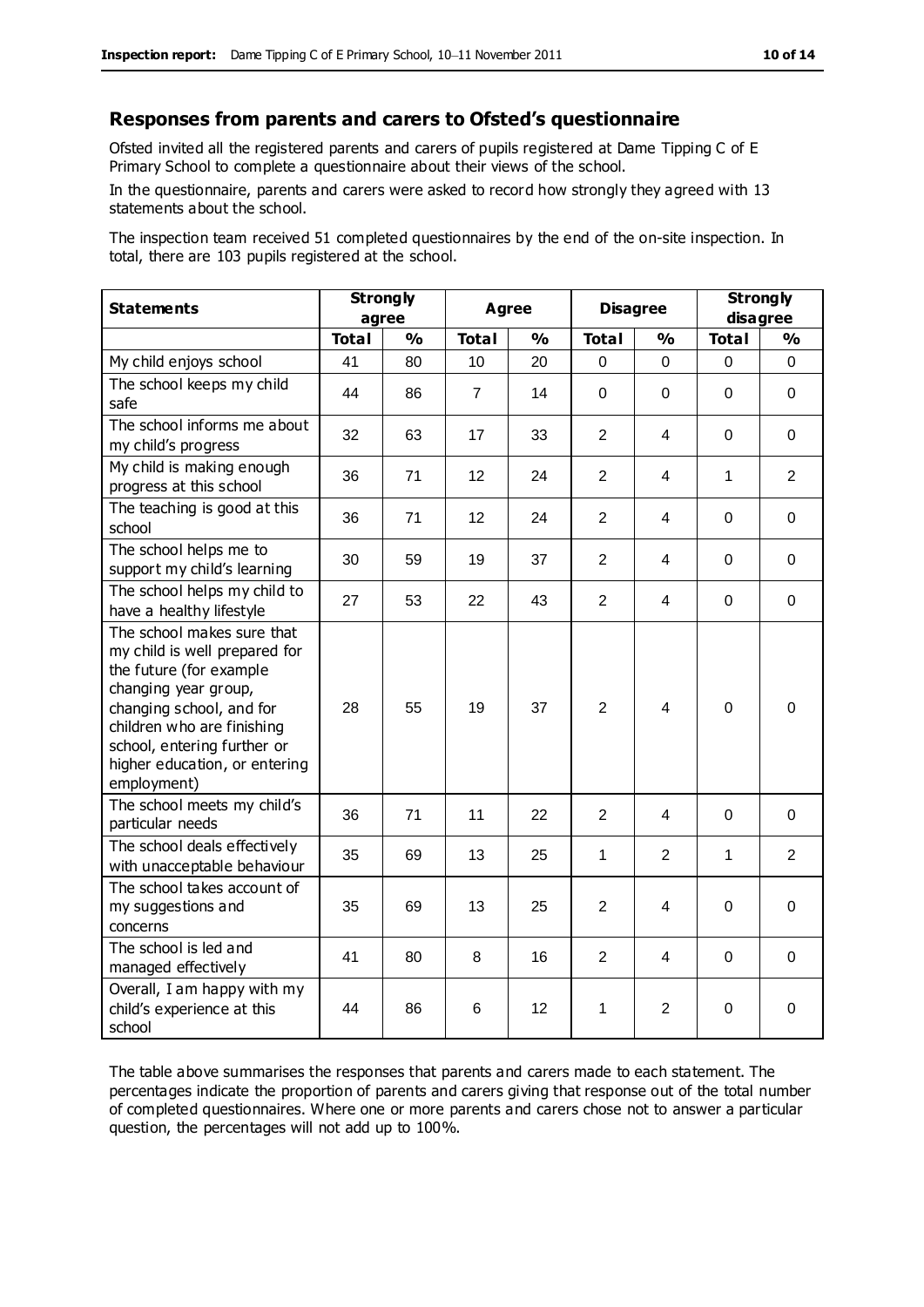## **Glossary**

## **What inspection judgements mean**

| <b>Grade</b> | <b>Judgement</b> | <b>Description</b>                                            |
|--------------|------------------|---------------------------------------------------------------|
| Grade 1      | Outstanding      | These features are highly effective. An outstanding           |
|              |                  | school provides exceptionally well for all its pupils' needs. |
| Grade 2      | Good             | These are very positive features of a school. A school        |
|              |                  | that is good is serving its pupils well.                      |
| Grade 3      | Satisfactory     | These features are of reasonable quality. A satisfactory      |
|              |                  | school is providing adequately for its pupils.                |
| Grade 4      | Inadequate       | These features are not of an acceptable standard. An          |
|              |                  | inadequate school needs to make significant                   |
|              |                  | improvement in order to meet the needs of its pupils.         |
|              |                  | Ofsted inspectors will make further visits until it           |
|              |                  | improves.                                                     |

### **Overall effectiveness of schools**

|                       | Overall effectiveness judgement (percentage of schools) |      |                     |                   |
|-----------------------|---------------------------------------------------------|------|---------------------|-------------------|
| <b>Type of school</b> | <b>Outstanding</b>                                      | Good | <b>Satisfactory</b> | <b>Inadequate</b> |
| Nursery schools       | 43                                                      | 47   |                     |                   |
| Primary schools       | h                                                       | 46   | 42                  |                   |
| Secondary             | 14                                                      | 36   | 41                  |                   |
| schools               |                                                         |      |                     |                   |
| Sixth forms           | 15                                                      | 42   | 41                  | 3                 |
| Special schools       | 30                                                      | 48   | 19                  |                   |
| Pupil referral        | 14                                                      | 50   | 31                  |                   |
| units                 |                                                         |      |                     |                   |
| All schools           | 10                                                      | 44   | 39                  |                   |

New school inspection arrangements were introduced on 1 September 2009. This means that inspectors now make some additional judgements that were not made previously.

The data in the table above are for the period 1 September 2010 to 08 April 2011 and are consistent with the latest published official statistics about maintained school inspection outcomes (see [www.ofsted.gov.uk\)](http://www.ofsted.gov.uk/).

The sample of schools inspected during 2010/11 was not representative of all schools nationally, as weaker schools are inspected more frequently than good or outstanding schools.

Percentages are rounded and do not always add exactly to 100.

Sixth form figures reflect the judgements made for the overall effectiveness of the sixth form in secondary schools, special schools and pupil referral units.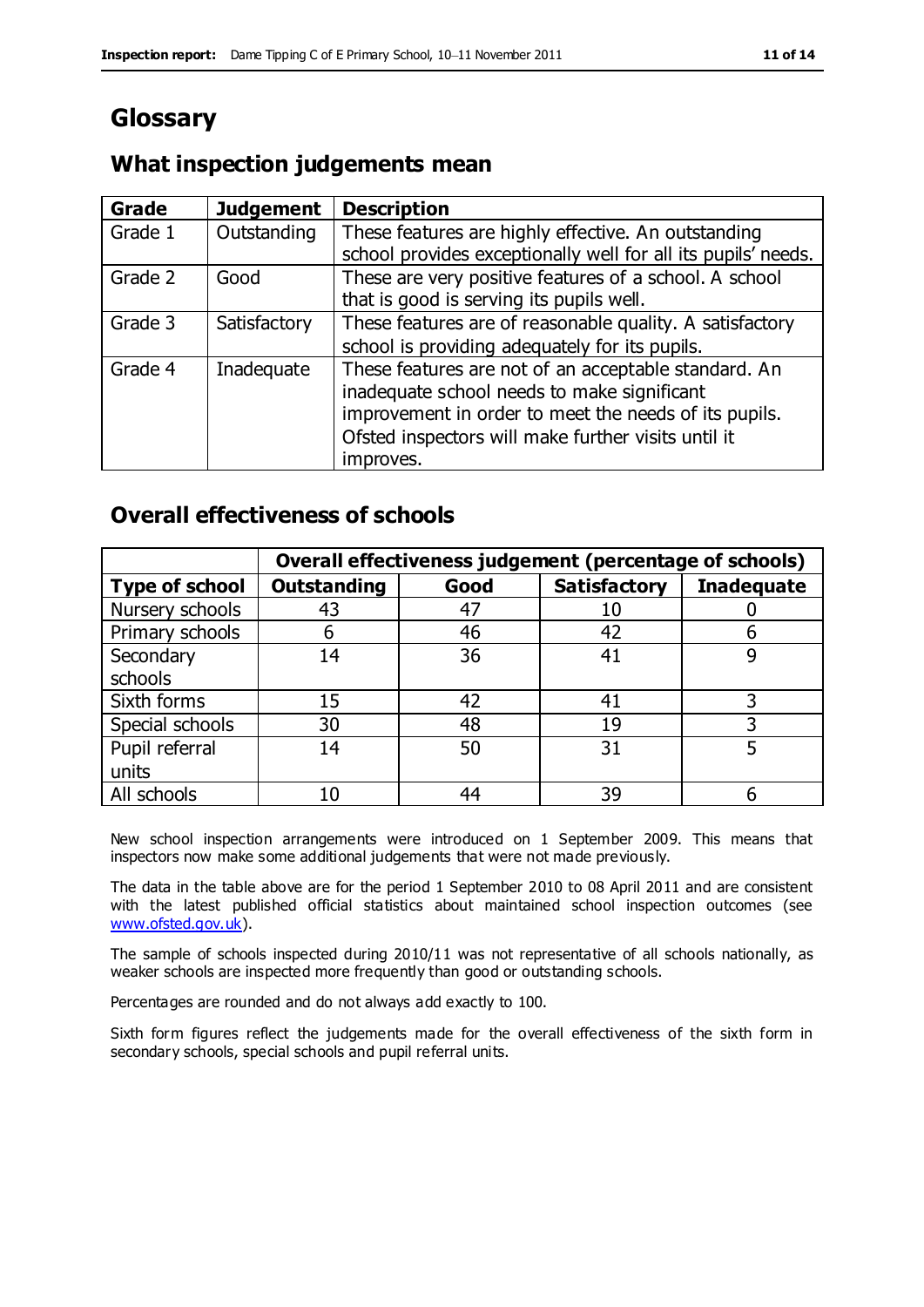# **Common terminology used by inspectors**

| Achievement:               | the progress and success of a pupil in their<br>learning, development or training.                                                                                                                                                                                                                                           |  |  |
|----------------------------|------------------------------------------------------------------------------------------------------------------------------------------------------------------------------------------------------------------------------------------------------------------------------------------------------------------------------|--|--|
| Attainment:                | the standard of the pupils' work shown by test and<br>examination results and in lessons.                                                                                                                                                                                                                                    |  |  |
| Capacity to improve:       | the proven ability of the school to continue<br>improving. Inspectors base this judgement on what<br>the school has accomplished so far and on the<br>quality of its systems to maintain improvement.                                                                                                                        |  |  |
| Leadership and management: | the contribution of all the staff with responsibilities,<br>not just the headteacher, to identifying priorities,<br>directing and motivating staff and running the<br>school.                                                                                                                                                |  |  |
| Learning:                  | how well pupils acquire knowledge, develop their<br>understanding, learn and practise skills and are<br>developing their competence as learners.                                                                                                                                                                             |  |  |
| Overall effectiveness:     | inspectors form a judgement on a school's overall<br>effectiveness based on the findings from their<br>inspection of the school. The following judgements,<br>in particular, influence what the overall<br>effectiveness judgement will be.                                                                                  |  |  |
|                            | The school's capacity for sustained<br>٠<br>improvement.<br>Outcomes for individuals and groups of<br>п<br>pupils.<br>The quality of teaching.<br>The extent to which the curriculum meets<br>pupils' needs, including, where relevant,<br>through partnerships.<br>The effectiveness of care, guidance and<br>ш<br>support. |  |  |
| Progress:                  | the rate at which pupils are learning in lessons and<br>over longer periods of time. It is often measured<br>by comparing the pupils' attainment at the end of a<br>key stage with their attainment when they started.                                                                                                       |  |  |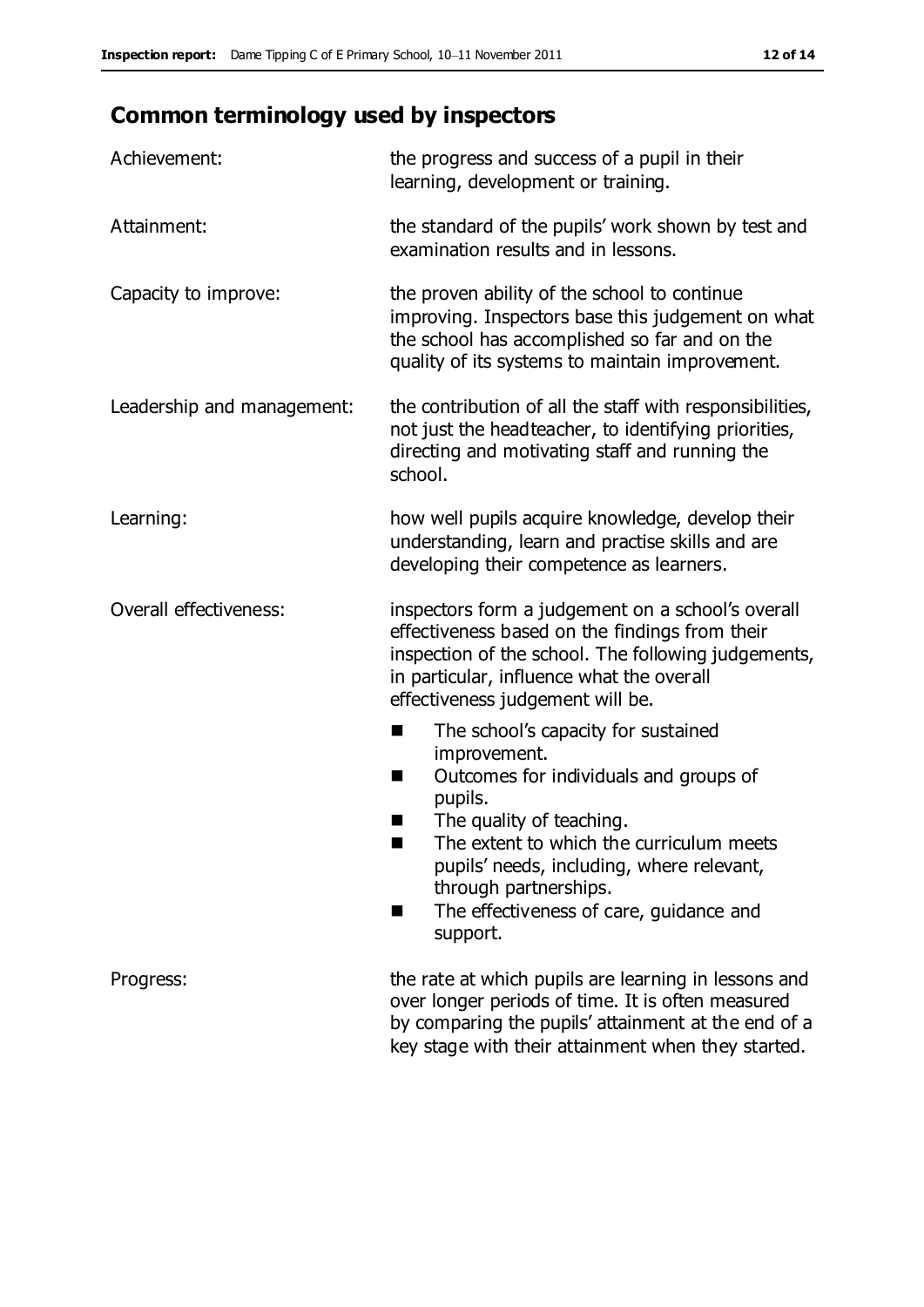#### **This letter is provided for the school, parents and carers to share with their children. It describes Ofsted's main findings from the inspection of their school.**

14 November 2011

Dear Pupils

#### **Inspection of Dame Tipping CofE Primary School, Romford RM4 1PS**

Thank you very much for the lovely welcome we received when we came to inspect your school recently. We were very impressed by the outstanding way you behaved, and how polite and well mannered you were. This is highly commendable, well done! You have a good knowledge of how to stay safe and healthy, and it is good to hear that you share your knowledge at home. You attend school well and carry out duties enthusiastically. You are making good progress in your lessons and you do very well in national tests, particularly in mathematics.

You have lots of opportunities to attend clubs and to participate in trips and visits. All the adults in your school care for you really well. Your headteacher does a good job and is keen that you all do as well as you can.

We think your school gives you a good education but we feel your school could be even better. We have asked your headteacher to ensure that:

- your teachers prepare activities which make you all work hard
- teachers ask you more difficult questions which make you think carefully and give longer answers
- you are able to work together in pairs and groups more often
- teachers plan lessons which are always interesting because they join lots of different subjects together.

All of you can help with this by always working hard and doing your best work.

We wish you all the best in the future.

Yours sincerely

Glynis Bradley-Peat Lead inspector